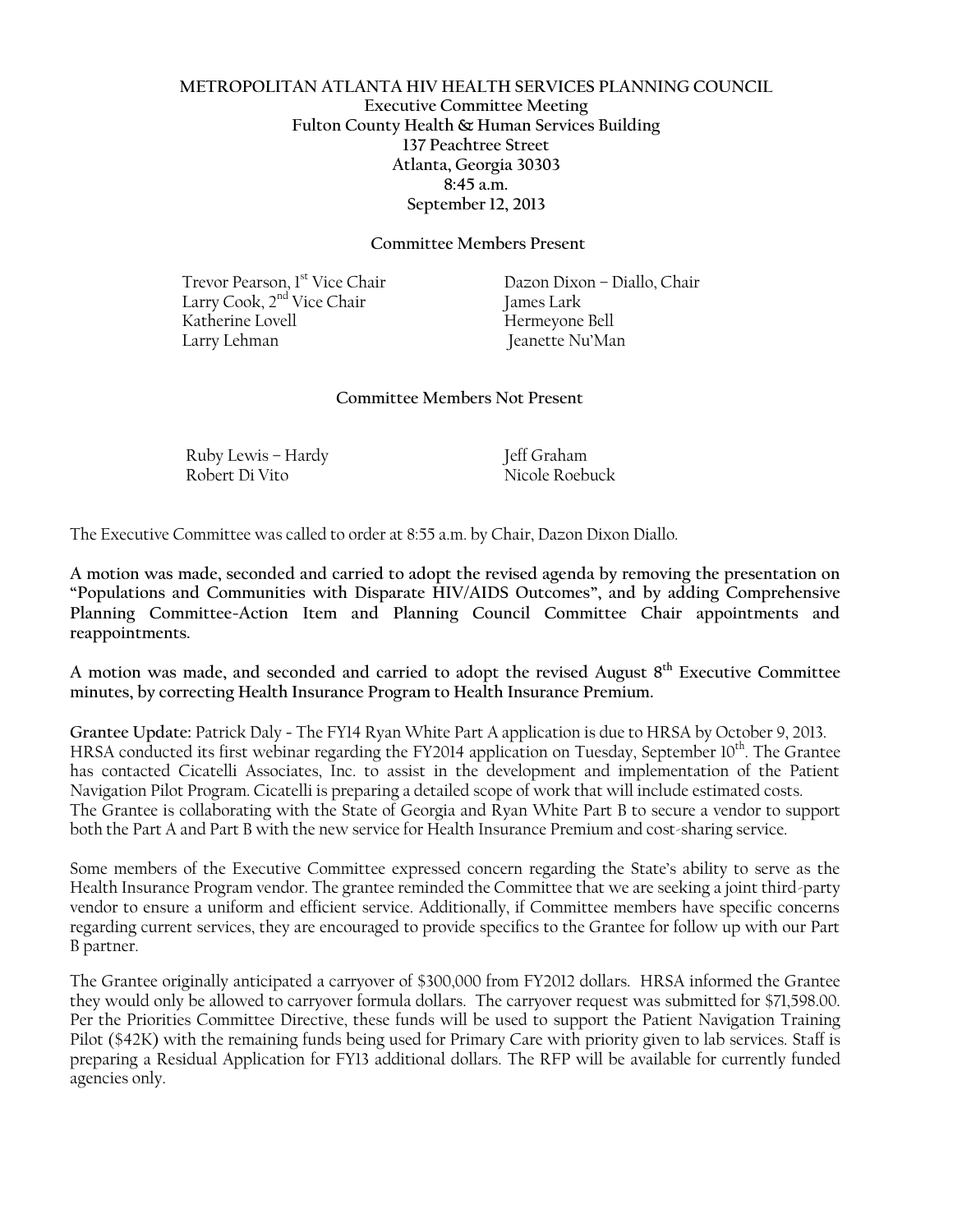**Executive Committee September 12, 2013 Page 2** 

> All currently funded agencies will be able to apply for Primary Care and Oral Health dollars. Agencies will be asked to submit an application along with a budget for the requested dollars.

> **Evaluation Committee Report: Action Item:** Sandra Vincent, Planning Council Project Officer - The Evaluation Committee met Friday, August 30<sup>th</sup> at Grady IDP to review the results of the 2012 Evaluation Committee Report. There were fifteen agencies surveyed and all fifteen responded. The results were compiled in aggregate for confidentiality, reviewed, and shared with the Grantee for comment. The overall score is "good" and reflects meeting and/or exceeding standards. Based on Service Provider responses and ratings, the Evaluation Committee has no recommendations.

> The Executive Committee suggested that next year we consider including a brief overview of some of the comments from agencies and this year expand information to include the standards in which the Grantee was measured. Sandra Vincent will coordinate with the Evaluation Committee to make the minor revisions to the report requested.

**A motion was made and seconded, and carried to accept the FY2012 Evaluation Committee Report.**

**A motion was made, seconded and carried to extend the Executive Committee until 10:45 a.m.**

**Comprehensive Planning Committee:** Katherine Lovell - The Comprehensive Planning Committee made a motion for the formation of a Core Services Committee, to review the delivery and coordination of services around the Affordable Care Act (ACA).

**A motion was made and seconded, motion failed. Yes: 2 No: 6**

The Executive Committee felt that this task is much larger than the Comprehensive Planning Committee. The Executive Committee recommended all Committees should consider and examine the impact of ACA on their respective work team. More specialized review may need to take place under the Public Policy Committee with a future Taskforce if needed or as part of discussions in future Ryan White Health Care Symposiums.

**Reappointments:** Dazon Dixon Diallo announced that the start of each Planning Council year Committee Chairs are appointed. The following appointments are as follows:

Reggie Dunbar, III: Co – Chair

| Assessment Committee:        | Jeanette Nu'Man: Chair<br>Timothy Webb: Co-Chair<br>Steven Bales: Co-Chair |
|------------------------------|----------------------------------------------------------------------------|
| Comprehensive Planning:      | Katherine Lovell: Chair<br>Tony Redmon: Co- Chair                          |
| Council Procedures:          | Larry Lehman: Chair<br>Larry Cook: Co- Chair                               |
| <b>Evaluation Committee:</b> | Ruby Lewis – Hardy                                                         |
| HOPWA Committee:             | [ames Lark: Chair                                                          |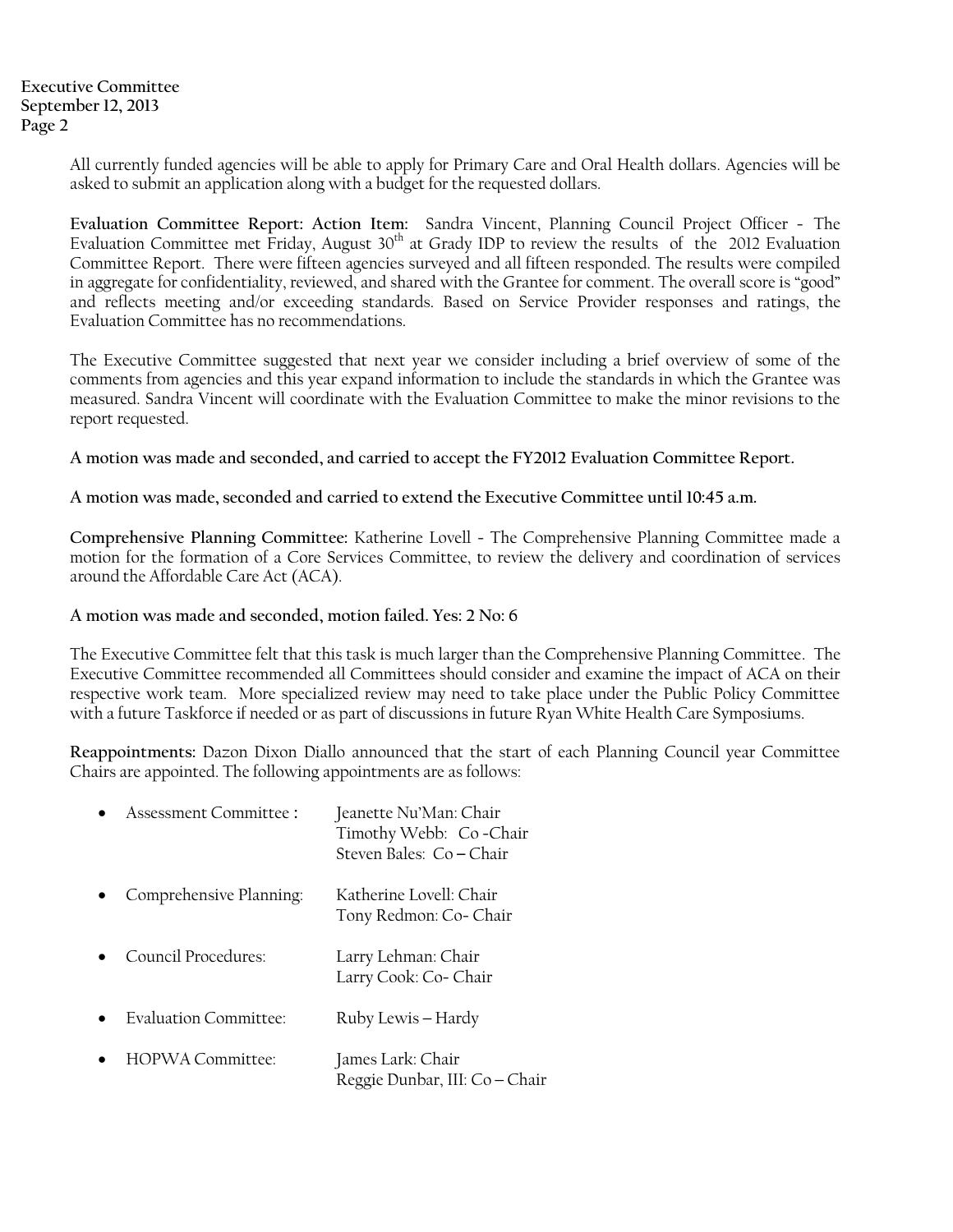## **Executive Committee September 12, 2013 Page 3**

| Membership Committee:    | Hermeyone Bell: Chair<br>Stephanie Laster: Co - Chair<br>Terry Stidom: Co - Chair |
|--------------------------|-----------------------------------------------------------------------------------|
| Public Policy Committee: | Jeff Graham: Chair<br>Michael Robinson: Co-Chair                                  |
| Priorities Committee:    | Robert Di Vito: Chair<br>Patrick Kelly, Co-Chair                                  |
| Quality Management:      | Nicole Roebuck: Chair<br>Trevor Pearson, Co- Chair                                |

Ms. Diallo will reach out to the some of the Committee Chairpersons who were not present to find out if their co-chairs will be returning or if they will be selecting a new co- chair.

# **Committee Updates:**

**Assessment Committee:** Jeanette Nu'Man - The Assessment Committee has completed its report on "Populations and Communities with Disparate HIV/AIDS Outcomes." The report is available and will be presented at Planning Council next week by the co-chairs Steven Bales and Timothy Webb.

**Comprehensive Planning Committee:** Katherine Lovell - The Comprehensive Planning Committee met Wednesday, August 14<sup>th</sup> and discussed the progress of the EMA Comprehensive Plan. The Committee will meet Wednesday, October 9<sup>th</sup> from 9:30 a.m. - 11:30 a.m. in room 354 at Grady IDP, room 341.

**Council Procedures Committee:** Larry Lehman - The Council Procedures Committee met Friday, September 6<sup>th</sup> at the Ryan White Office. The Council Procedures Committee requested input from the Grantee on the Governance/structure of the Planning Council. The Committee will reconvene at a later date to complete updating the by-laws. The Grantee will submit its recommendations as requested. Special recognition was given to Planning Council Project Officer Sandra Vincent for her support given to all Committees.

**HOPWA Committee:** James Lark – The HOPWA Committee will continue to meet quarterly. The HOPWA Chair will meet with the Planning Council Project Officer (Sandra Vincent) to develop a Committee workplan. Leadership Training will be held at Positive Impact and AID Atlanta.

Membership Committee: Hermeyone Bell - The Membership Committee met Monday, August 26<sup>th</sup> at the Grantees Office to set the Planning Council Roster for 2013-2014 Planning Council. There were one hundred and eleven (111) applications that were submitted. There are 55 voting members. The Committee exceeded the 33% of the Planning Council's voting membership status of People Living with HIV, with 53% unaligned Consumers. New membership Orientation was held on Monday, September 9th at the Loudermilk Center from 10:00 a.m. – 2:00 p.m. with 30 members in attendance. The Leadership Institute training will be held on Monday, October  $21^{st}$  from 10:00 a.m.  $-$  2:00p.m. at the Ryan White Office.

**Public Policy Committee:** Kandace Carty - The Public Policy Committee met and drafted two educational packets; one for Consumers and one for Providers on Health Insurance Marketplace. The Committee also reviewed other EMA brochures to see how they are preparing for open enrollment.